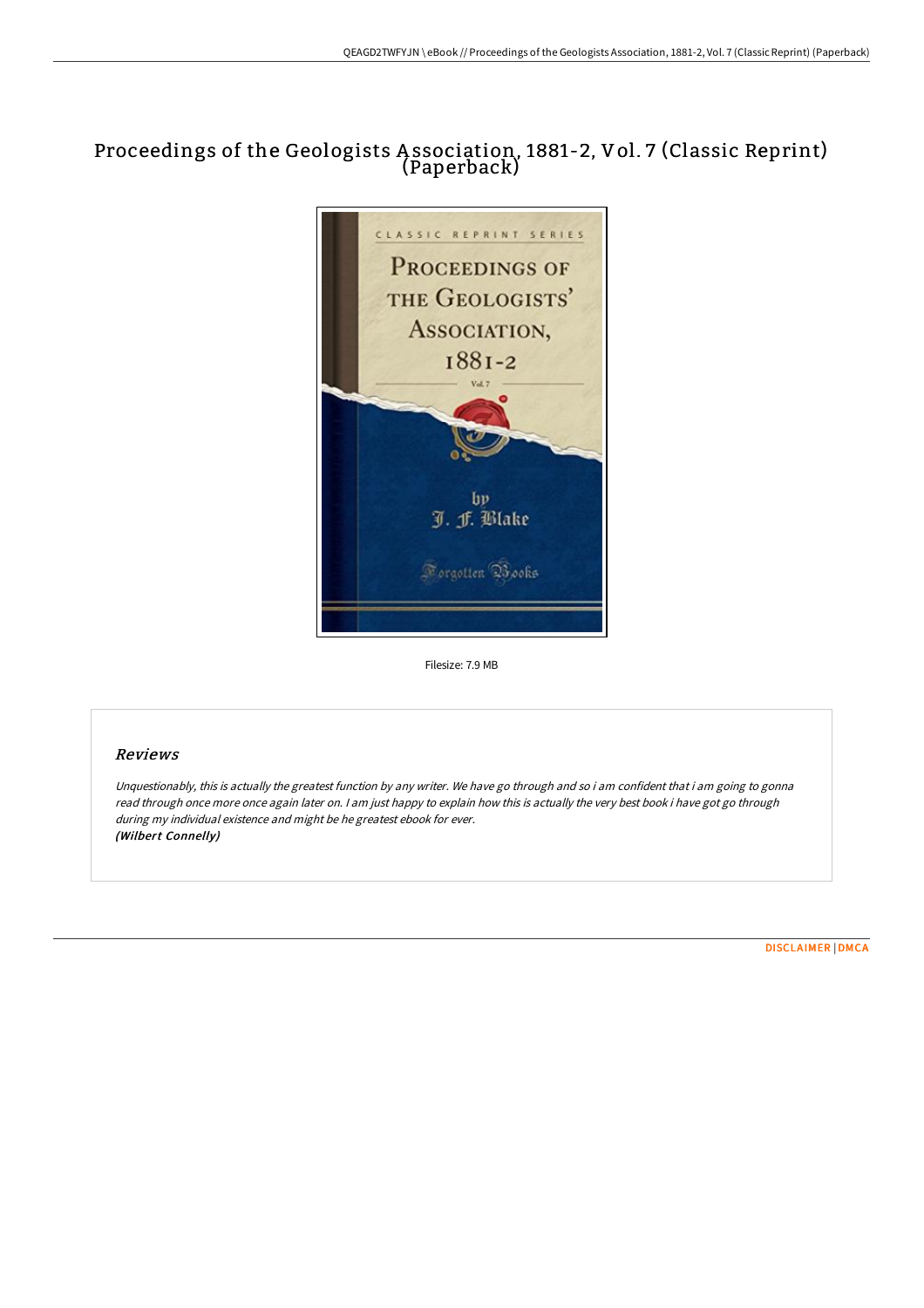### PROCEEDINGS OF THE GEOLOGISTS ASSOCIATION, 1881-2, VOL. 7 (CLASSIC REPRINT) (PAPERBACK)

⊕ **DOWNLOAD PDF** 

Forgotten Books, 2017. Paperback. Condition: New. Language: English . Brand New Book \*\*\*\*\* Print on Demand \*\*\*\*\*. Excerpt from Proceedings of the Geologists Association, 1881-2, Vol. 7 President s Address at the Opening of the Session 1880-81 (the Geolo gists Association: its Origin and Progress) Ordinary Meeting, Nov. 5, 1880 Ordinary Meeting, Dec. 3, 1880 On some Recent Rmrches among the pro-cambrian Rocks in the British Isles. By Hana? H1cxs, M.D., f.g.s. Ordinary Meeting, Jan. 7, 1881 Annual General Meeting, Feb. 4, 1881 Ordinary Meeting, Feb. 4, 1881 Ordinary Meeting, March 4, 1881 Remarks on a Proposed Classification of Rocks. By Prof. T. G. Bonner, m.a f.g.s. On a New Theory of the Formation of Basalt. By Prof. T. G. Bonn, m.a., f.g.s. Notes on the microscopic Structure of the Basalt of Swallow Cliff and Uphill. By J. Suns, F g.s. Visit to the British Museum, March 13, 1881. (demonstration of Fossil Corals) Visit to the Museum of Prantiml Geology, March (demon stration of the Rock Collection) Ordinary Meeting, April 1, 1881 Notes on the Mandible of an lschyodus Townsend, found at Upway, Dorsetshire, in the Portland Oolite. By E. T. Aron, f.g.s. A Geological Trip in Colorado in 1880. By S. R. Pattlson, f.g.s. Visit to the British Museum (natural History) South Kensington, April 9, 1881 Excursion to Salisbury, Stonehenge, and Vale of Wardour April 18 and n. Excursion to Charlton, Blackheath, and Lewisham, April 30, 1881 Ordinary Meeting, May Excursion to Croydon, Shirley, and Addington, May 7, 1881 Excursion to Grays, May 14, 1881 Excursion to Sheppey, May 23, 1881 Ordinary Meeting, June 3, 1881 On a Continuous Section of the Oligocene Strata from Colwell Bay to Headon Hill. By Prof. J. F. Blake, M. A. F. G. S. On the Geology of the Vale of Wardour. By...

 $\mathbb{R}$ Read [Proceedings](http://techno-pub.tech/proceedings-of-the-geologists-association-1881-2.html) of the Geologists Association, 1881-2, Vol. 7 (Classic Reprint) (Paperback) Online  $\begin{array}{c} \hline \end{array}$ Download PDF [Proceedings](http://techno-pub.tech/proceedings-of-the-geologists-association-1881-2.html) of the Geologists Association, 1881-2, Vol. 7 (Classic Reprint) (Paperback)